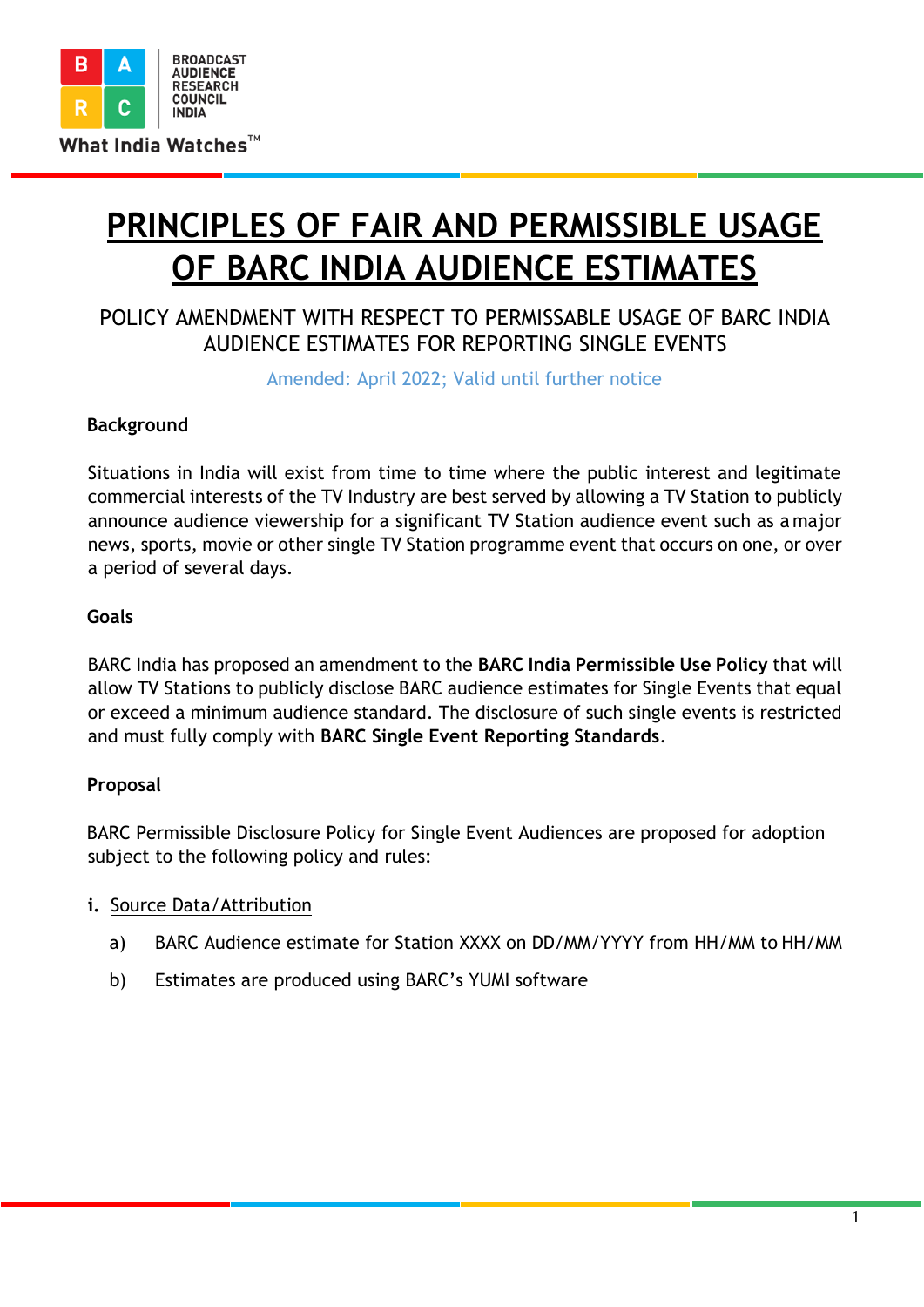

#### **ii.** Single Event Pre-requisites

- A. Geography must be for either:
- a) Minimum One complete market state/state group area (e.g., Mah/Goa, Rajasthan or Mah/Goa + Gujarat, etc.)

OR

b) One complete town class (India Urban, 6 Mega Cities, India 10-75L, India <10L or India Rural)

OR

c) HSM audiences (HSM Urban, HSM 10-75L, HSM <10L or HSM Rural)

Note: Other Geographies (e.g., Mumbai, GUJ 10-75L) are expressly prohibited.

#### B. Demographics:

- a) Sex: Male, or Female, or Both
- b) Age breaks: Within Sex (Male, Female, or Both): 2+, 2-14, 2-21, 22 to 40, 15 to 40, 15 to 30, 15+, 22+. No other age cuts are permitted.
- c) NCCS breaks: NCCS A, or NCCS B, or NCCS CDE, without any sex or age filters.

**OR** A combination of NCCS with age or sex cut is allowed. Combination of NCCS are as follows: NCCS AB, BCD/E, ABC, ABCD/E

d) Platform: Pay Platform, or Free Platform, or Both (without any Sex or Age or NCCS filters)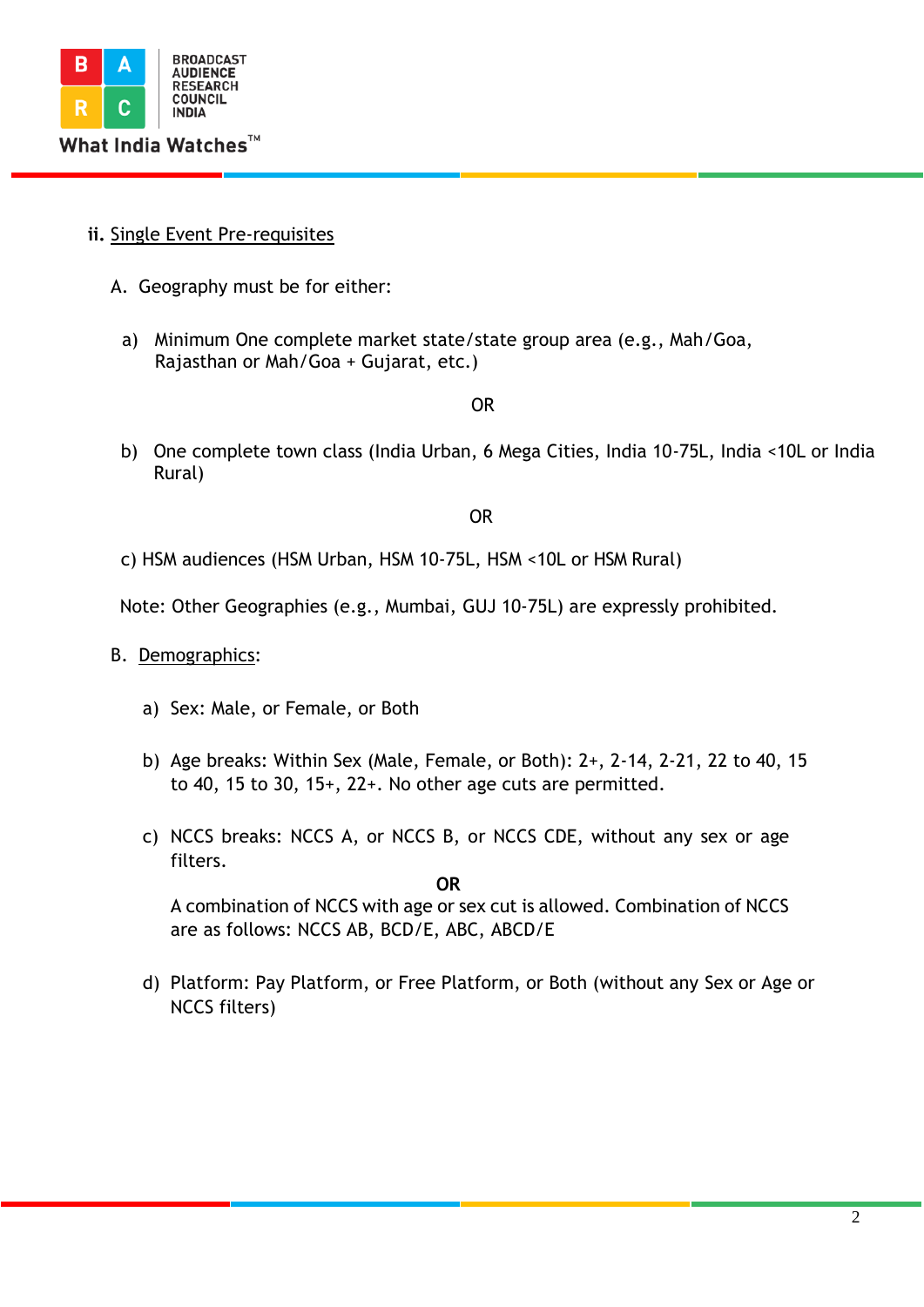

| Examples that are OK as per                                                                                                                           | Examples that are NOT OK as per                                                                     |
|-------------------------------------------------------------------------------------------------------------------------------------------------------|-----------------------------------------------------------------------------------------------------|
| policy:                                                                                                                                               | policy:                                                                                             |
| • Station XXX, Rajasthan, M 2+<br>• Station XXX, 6 Mega Cities, M 2-<br>21<br>• Station XXX, 6 Mega Cities, NCCS<br>А<br>• Station XXX, HSM, M 22+ AB | • Station XXX, Mumbai, M 2+<br>• Station XXX, Rajasthan, M 22-30<br>• Station XXX, UP 10-75L, M 22+ |

- C. Time Band Duration and Audience Size: The event being reported must satisfy the following conditions (Condition  $a +$  either b or c)
	- a) Minimum duration must be 30 minutes No exceptions.

### **PLUS**

b) Event taken as a whole (including event airings over multiple days) must have a TG audience equal to or greater than 25% of the same day(s) same time-band four-week average audience for the TG.

#### **OR**

c) Event taken as a whole (including event airings over multiple days) must have a TG time-band audience equal to or greater than 20% of the Station sign-on to sign-off TG audience for the same day(s).

NOTE: In case of Simulcast events, conditions (b), (c) above will apply for combined viewership for all stations/channels that are part of the simulcast.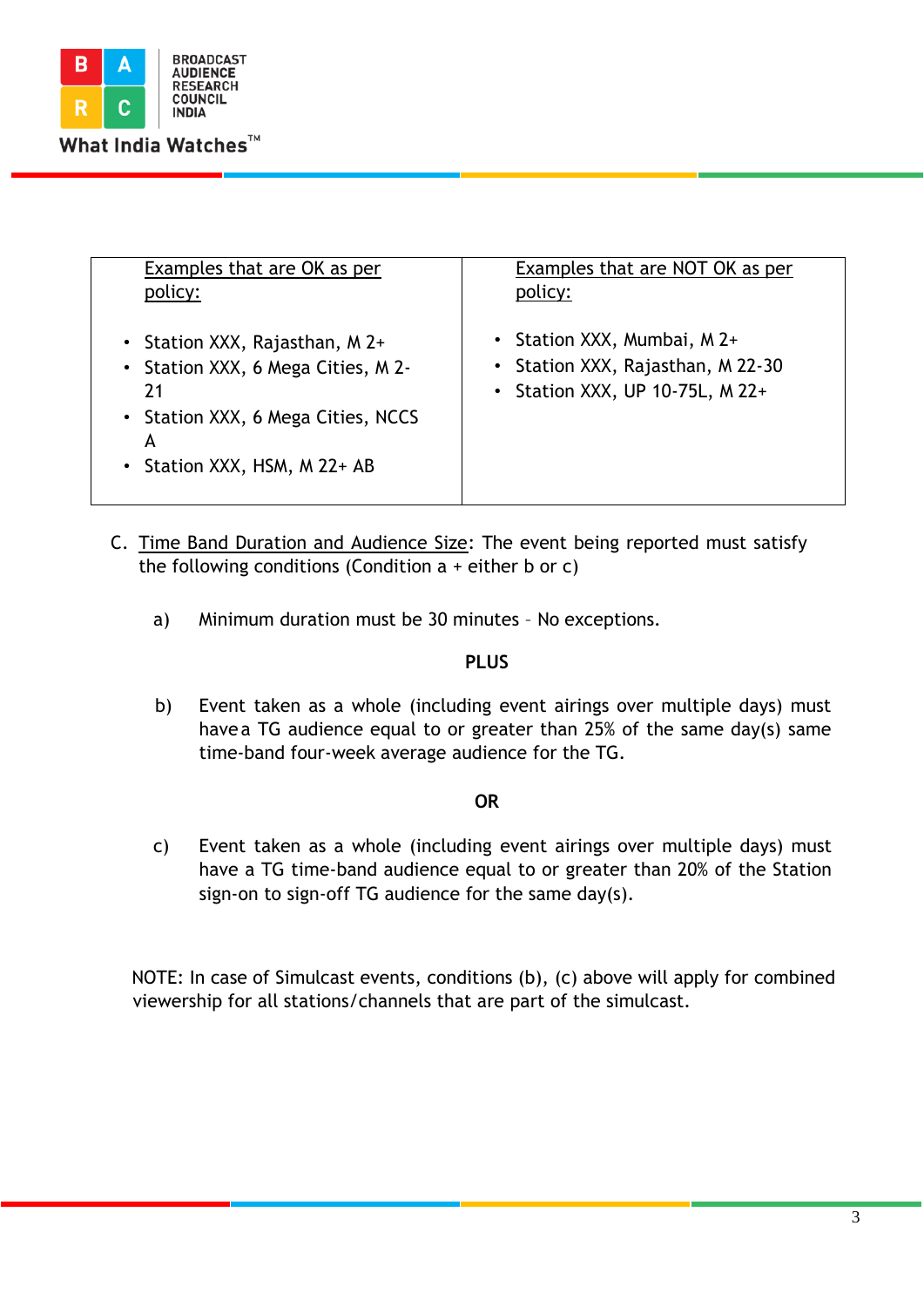

- D. Permitted Audience Estimates
	- a) Viewership may only be shown in AMA's'000s or Viewing Minutes. Use of Rat% not permitted
	- b) Cumulative Reach must be expressed in Cume Reach'000s. Use of Cume Reach% not permitted
	- c) Competitive rankings are permissible, provided that rankings are for:
		- i. Same day as event and for identical time-band, based on AMA's'000s

or Viewing Minutes and/or Cume Reach'000.

OR

- ii. Same Program Genre as classified in YUMI system of content based on AMA's'000s or Viewing Minutes and/or Cume Reach'000.
- E. Competitive references and comparisons are permitted provided that they are for same-day as the reported event and for the identical time period/time-band. HOWEVER, NO COMPETITIVE SHARES ARE ALLOWED IN ANY EXTERNAL RELEASE OF AUDIENCE ESTIMATES FOR SINGLE EVENTS COVERED BY THIS POLICY.
- F. Viewing minutes can be used for Competitive references provided the durationof the programs/events is same.

**IN ANY EXTERNAL RELEASE OF AUDIENCE ESTIMATES FOR SINGLE EVENTS COVERED BY THIS POLICY, SOURCE FOOTNOTE IS COMPULSORY AND MUST MENTION:**

- a) BARC Source References
- b) TG Geographic Area
- c) TG Definition: Sex/Age/NCCS/Platform